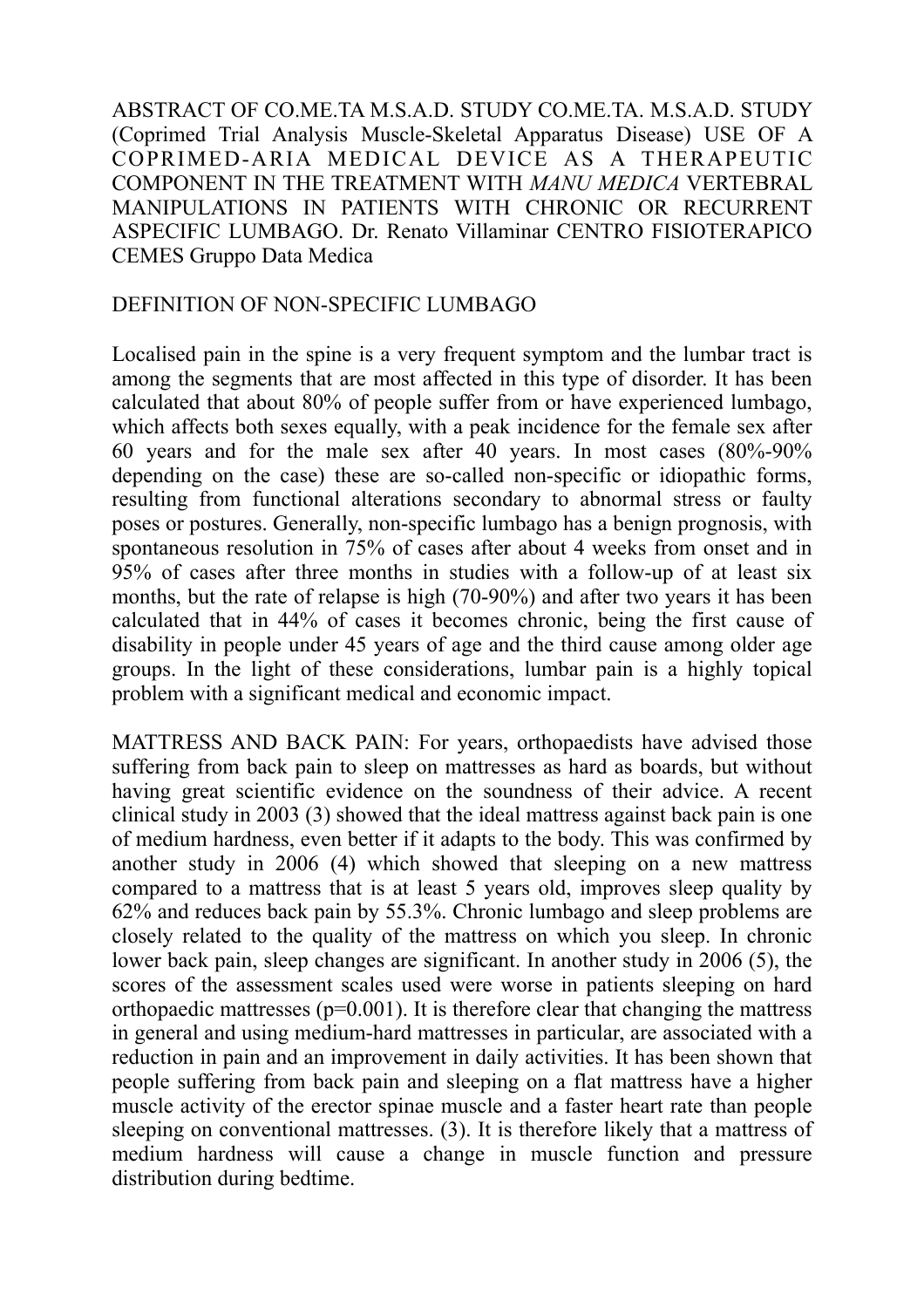MATERIALS AND METHODS: Based on the findings in the literature on the correlation between lumbago and alteration of night rest, we conducted a case control study to assess the therapeutic efficacy of a class I medical device called "Coprimed Aria", on spontaneous and induced pain symptoms, on disabilities and on the use of pharmacological and physiotherapy in patients with chronic low back pain (duration more than six months) or recurrent low back pain (duration less than six months, but with previous attacks). The aim of the study was to verify the reduction of pain symptoms, disability and quality of sleep in patients treated with *manu medica* manual mobilizations who slept with the coprimed-aria, compared with a homogeneous control group of patients always treated with manipulations but who slept on their mattress, for a period of 4 months. A total of 20 patients, evaluated and enrolled at the CEMES Outpatient Centre in Padua, were admitted to the study between November 2009 (01.11.2009) and February 2010 (26.02.2010). The T1 follow-up took place between 15.07.2010 and 20.08.2010. The end of the study was on 15.09.2010. After filling out and signing an informed consent, all patients were assessed with X-rays of the lumbar spine in the following projections: anterior posterior, laterolateral and oblique for the assessment of the lateral foramina. Patients with vertebral pain due to intervertebral disc herniation, radiculopathy, narrow lumbar spinal canal syndrome, spondylolysis and spondylolisthesis were excluded from the study and therefore could not be treated with vertebral manipulations. All subjects were female and aged between 26 and 48 years (average  $= 40$  years). About 88% of subjects reported pain for more than 6 months and 78% of subjects reported pain for a year or longer. Patients were randomly divided into two groups: Group A; composed of 10 subjects who were given the Coprimed Aria to be placed between the sheet and the bed mattress. Group B; composed of 10 subjects who slept on their mattresses and were instructed not to change it for the duration of the study. All 20 patients were treated with manu medica manipulation of the lumbar spine according to the technique of Dr. R. Maigne for 6 consecutive weeks with frequency of one weekly treatment. The Aria (Coprimed) mattress topper is a Class I medical device consisting of two Tibetan goose down mattress toppers joined together at the ends. Inside, there is a hygroscopic chamber that allows great breathability and thermoregulation and therefore can be used even during the summer, because it reduces the stagnation of sweat and moisture on skin. The initial exam (T0) consisted of a complete medical history and a medical check-up. Pain was evaluated with the VAS visual analogue scale (in mm where  $0 = no$ pain and  $100 =$  maximum pain imaginable), the quality of daily life was measured by means of the "Oswestry Low Back Pain Disability Questionnaire" scale, which represents a well-known system for measuring lumbago disability frequently used in clinical trials (Pain=5 points; Disability=45 points). It consists of ten sections on everyday activities that may be affected by lumbago: the first allows a specific description of the pain, all the others concern the limitations due to lumbago in daily life including sleep. In detail, these are the